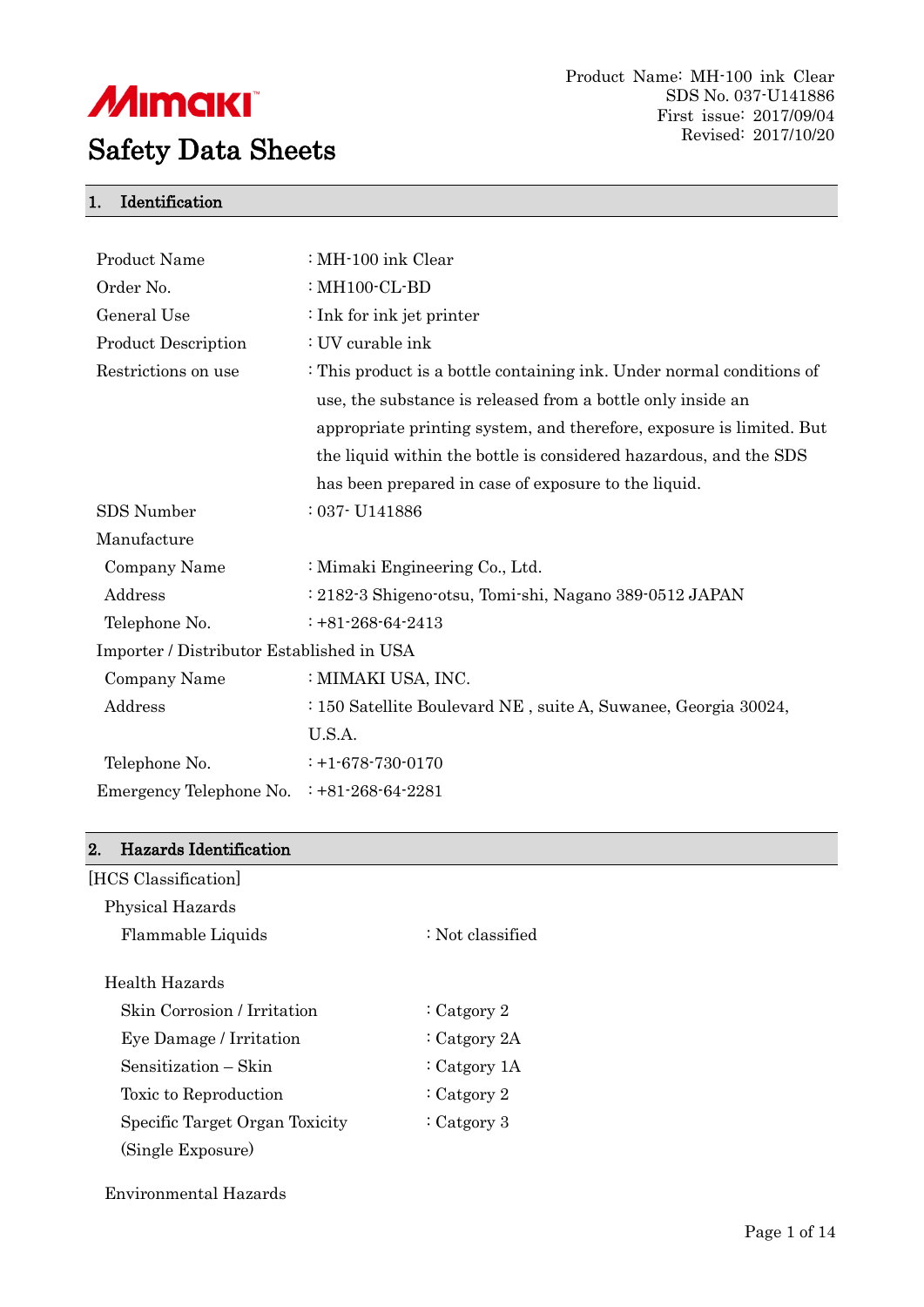

Product Name: MH-100 ink Clear SDS No. 037-U141886 First issue: 2017/09/04 Revised: 2017/10/20

# Safety Data Sheets

| Hazardous to the Aquatic       | : Catgory 2 |
|--------------------------------|-------------|
| Environment - Acute Hazard     |             |
| Hazardous to the Aquatic       | : Catgory 2 |
| Environment - Long Term Hazard |             |

The above list does not include category being non-classifiable or not-applicable.

[HCS Label Elements]



Signal Word Warning

Hazard Statements

H315 Causes skin irritation.

H319 Causes serious eye damage.

H317 May cause an allergic skin reaction.

H361 Suspected of damaging fertility or the unborn child.

H335 May cause respiratory irritation.

H411 Toxic to aquatic life with long lasting effects.

Precautionary Statements

[Prevention]

P201 Obtain special instructions before use.

P202 Do not handle until all safety precautions have been read and understood.

P271 Use only outdoors or in a well-ventilated area.

P280 Wear protective gloves/protective clothing/eye protection/face protection.

P260 Do not breathe dust/fume/gas/mist/vapors/spray.

P264 Wash thoroughly after handling.

P272 Contaminated work clothing should not be allowed out of the workplace.

P273 Avoid release to the environment.

[Response]

P308+P313 IF exposed or concerned: Get medical advice/attention.

P304+P340 IF INHALED: Remove person to fresh air and keep at rest in a position comfortable for breathing.

P305+P351+P338 IF IN EYES: Rinse cautiously with water for several minutes. Remove contact lenses, if present and easy to do. Continue rinsing.

P337+P313 If eye irritation persists: Get medical advice/attention.

P302+P352 IF ON SKIN: Wash with plenty of soap and water.

P362+P364 Take off contaminated clothing and wash before reuse.

P333+P313 If skin irritation or rash occurs: Get medical advice/attention.

P312 Call a POISON CENTER or doctor if you feel unwell.

P391 Collect spillage.

[Storage]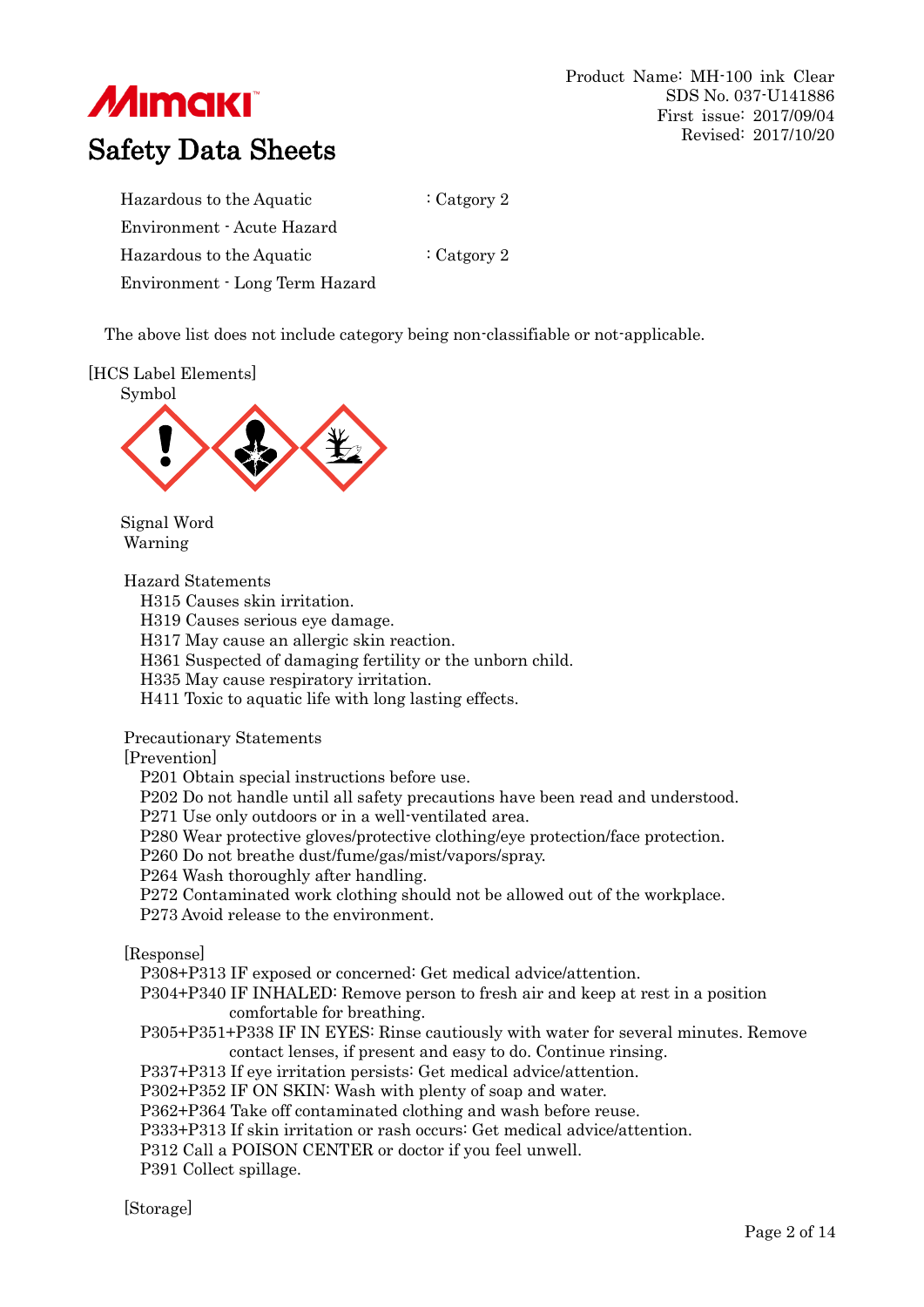# **MIMAKI**

# Safety Data Sheets

P403+P233 Store in a well-ventilated place. Keep container tightly closed. P405 Store locked up.

[Disposal]

P501 Dispose of contents/container in accordance with local/regional/national/international regulation (to be specified).

Statement(s) of Unknown Aquatic Toxicity

56% of the mixture consists of ingredient(s) of unknown acute aquatic toxicity.

31% of the mixture consists of ingredient(s) of unknown chronic aquatic toxicity.

Other Hazards

None known.

NFPA Rating (scale  $0 - 4$ )

 $Health = 2$ 

 $Flammability = 1$ 

Instability  $= 0$ 





### 3. Composition / Information on Ingredients

| No             | Chemical Name                                                                  | $Wt\%$    | CAS No.          |
|----------------|--------------------------------------------------------------------------------|-----------|------------------|
|                | Tripropylene glycol diacrylate                                                 | $25 - 35$ | 42978-66-5       |
| $\overline{2}$ | 2-Propenoic acid, 2-phenoxyethyl ester                                         | $20 - 30$ | $48145 - 04 - 6$ |
| 3              | Oligomer                                                                       | $20 - 30$ | Trade Secret     |
| 4              | 2-Propenoic acid,<br>$1,7,7$ -trimethylbicyclo $[2.2.1]$ hept-2-yl ester, exo- | $10-20$   | 5888-33-5        |
| 5              | Diphenyl-2,4,6-trimethylbenzoyl phosphine<br>oxide                             | $1 - 10$  | 75980-60-8       |

The chemical identity and/or percentage of composition is being withheld as a trade secret.

# 4. First Aid Measures

| Inhalation   | : Remove person to fresh air and keep comfortable for breathing. Call    |  |
|--------------|--------------------------------------------------------------------------|--|
|              | a POISON CENTER or doctor/physician.                                     |  |
| Eye Contact  | : Rinse cautiously with water for several minutes. Remove contact        |  |
|              | lenses, if present and easy to do. Continue rings. If eye irritation     |  |
|              | persists: Get medical advice/attention.                                  |  |
| Skin Contact | : Wash with plenty of soap and water. If skin irritation or rash occurs: |  |
|              | Get medical advice/attention. Take off contaminated clothing and         |  |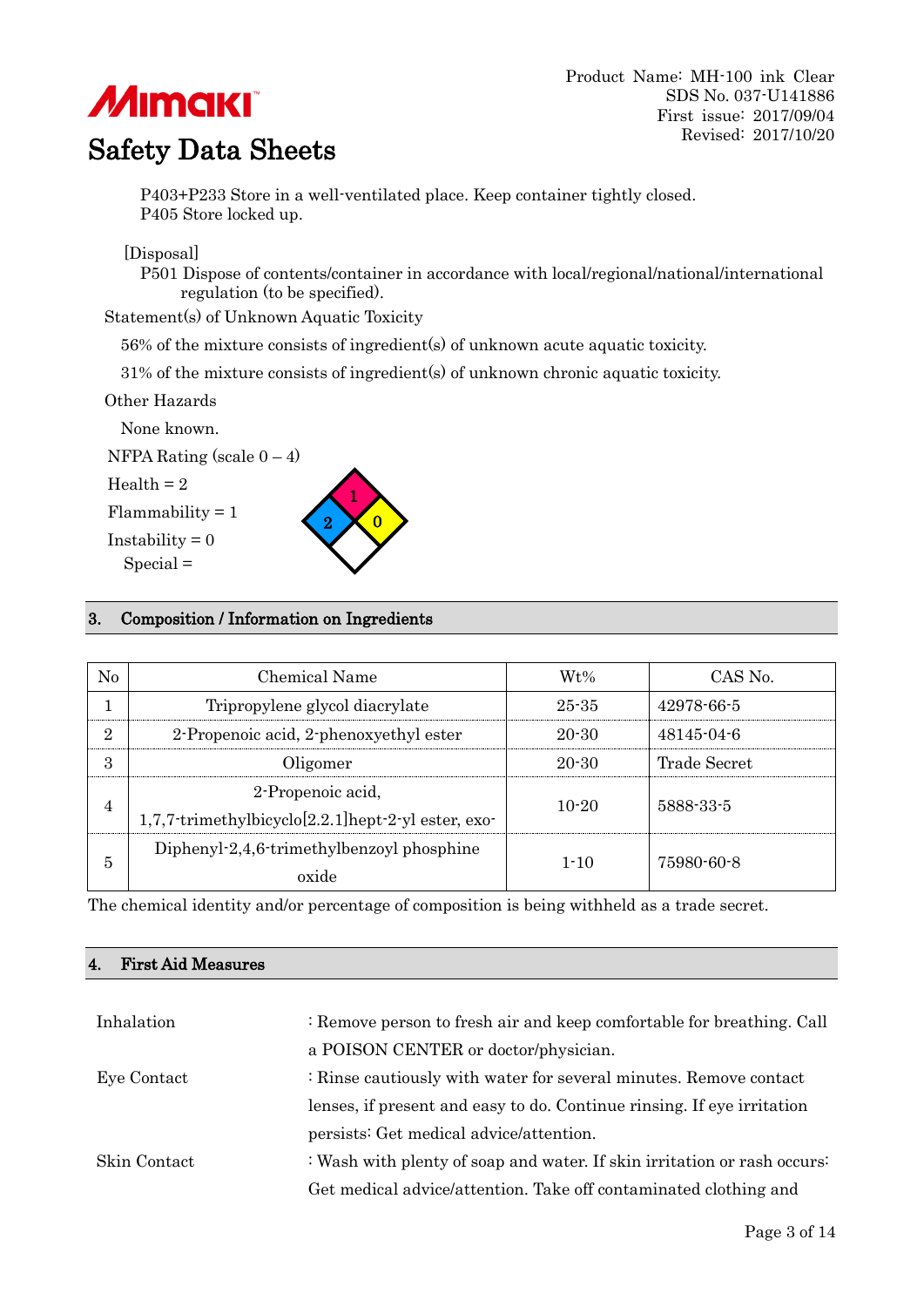

|                                 | wash before re-use.                                                          |
|---------------------------------|------------------------------------------------------------------------------|
| Ingestion                       | : If swallowed, get medical attention. If vomiting occurs, keep head         |
|                                 | lower than hips to help prevent aspiration. Rinse mouth.                     |
| Most Important Symptoms/Effects |                                                                              |
| Acute                           | : skin irritation, eye irritation, allergic skin reaction, respiratory tract |
|                                 | <i>irritation.</i>                                                           |
| Delayed                         | : allergic skin reaction, reproductive effects.                              |
| Indication of Immediate         | : Treat symptomatically and supportively.                                    |
| Medical Attention and           |                                                                              |
| Special Treatment               |                                                                              |
| Needed, If Needed               |                                                                              |
|                                 |                                                                              |

## 5. Fire Fighting Measures

| <b>Flammable Properties</b>   | : Flash Pont: $>93$ $\degree$ C                                         |  |  |
|-------------------------------|-------------------------------------------------------------------------|--|--|
| Extinguishing Media           | : carbon dioxide, regular dry chemical, water spray, alcohol resistant  |  |  |
|                               | foam.                                                                   |  |  |
| Unsuitable Extinguishing      | : Do not scatter spilled material with high-pressure water streams.     |  |  |
| Media                         |                                                                         |  |  |
| Special Hazards Arising       | : Irritating fumes and gases may be released upon thermal processing    |  |  |
| from the Chemical             | or during combustion.                                                   |  |  |
| Hazardous Combustion          | : oxides of carbon, oxides of nitrogen.                                 |  |  |
| Products                      |                                                                         |  |  |
| <b>Fire Fighting Measures</b> | : Move container from fire area if it can be done without risk. Do not  |  |  |
|                               |                                                                         |  |  |
|                               | scatter spilled material with high-pressure water streams. Cool         |  |  |
|                               | containers with water spray until well after the fire is out. Stay away |  |  |
|                               | from the ends of tanks. Avoid inhalation of material or combustion      |  |  |
|                               | by-products.                                                            |  |  |
| <b>Special Protective</b>     | : Wear full protective fire fighting gear including self contained      |  |  |
| Equipment and                 | breathing apparatus (SCBA) for protection against possible exposure.    |  |  |
| Precautions for               |                                                                         |  |  |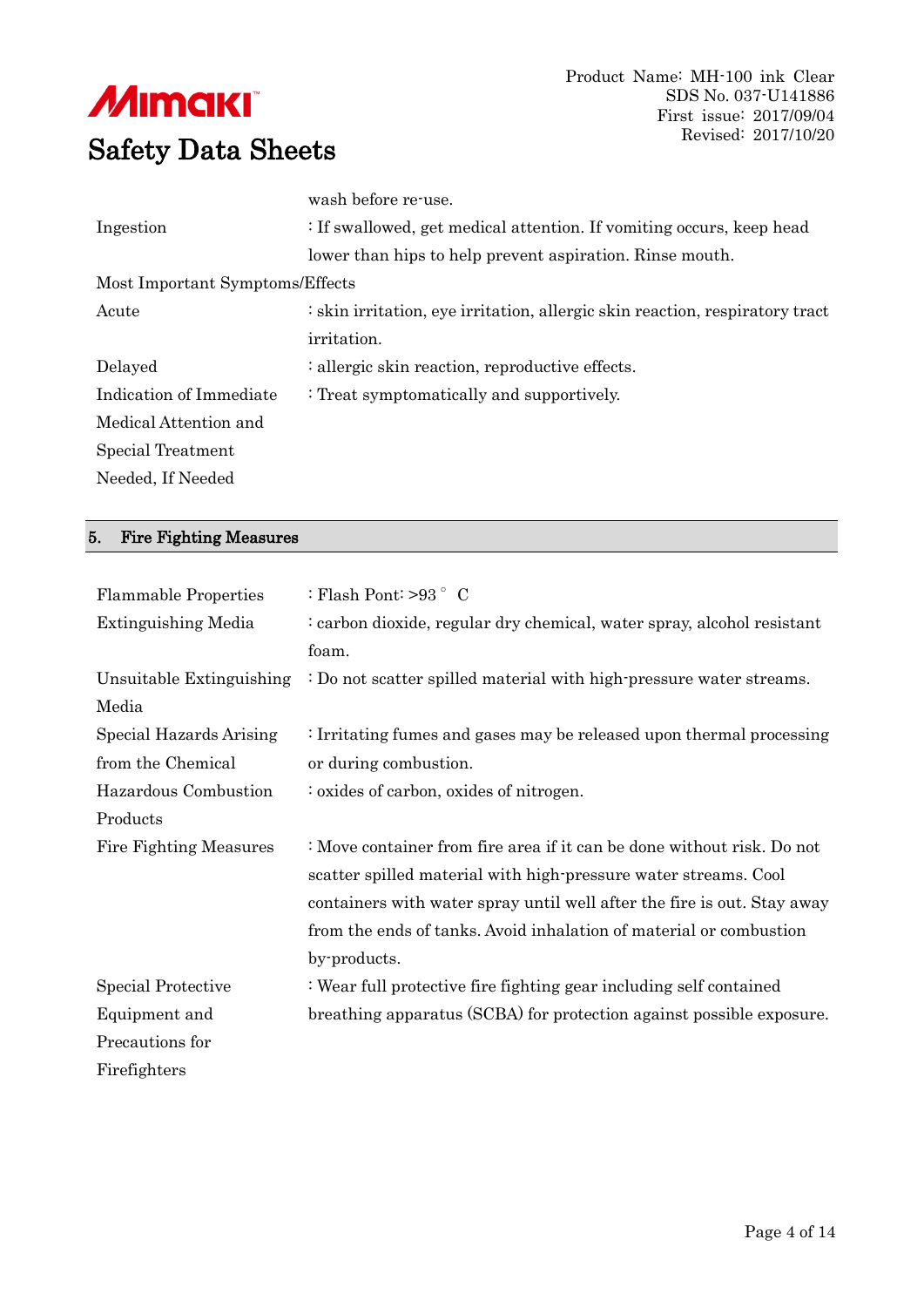

#### 6. Accidental Release Measures

| Personal Precautions, | : Wear personal protective clothing and equipment, see Section 8.        |  |  |
|-----------------------|--------------------------------------------------------------------------|--|--|
| Protective Equipment  |                                                                          |  |  |
| and Emergency         |                                                                          |  |  |
| Procedures            |                                                                          |  |  |
| Methods and Materials | : Eliminate all ignition sources if safe to do so. Stop leak if possible |  |  |
| for Containment and   | without personal risk. Reduce vapors with water spray.                   |  |  |
| Cleaning Up           | <b>Small spills:</b> Absorb with sand or other non-combustible material. |  |  |
|                       | Collect spilled material in appropriate container for disposal.          |  |  |
|                       | Large spills: Dike for later disposal. Keep unnecessary people away,     |  |  |
|                       | isolate hazard area and deny entry. Stay upwind and keep out of low      |  |  |
|                       | areas.                                                                   |  |  |
| Environmental         | : Avoid release to the environment.                                      |  |  |
| Precautions           |                                                                          |  |  |

## 7. Handling and Storage

| Precautions for Safe       | : Obtain special instructions before use. Do not handle until all safety |  |
|----------------------------|--------------------------------------------------------------------------|--|
| Handling                   | precautions have been read and understood. Do not breathe vapor or       |  |
|                            | mist. Use only outdoors or in a well-ventilated area. Avoid contact with |  |
|                            | eyes, skin and clothing. Do not eat, drink, or smoke when using this     |  |
|                            | product. Wear protective gloves/clothing and eye/face protection. Wash   |  |
|                            | thoroughly after handling. Contaminated work clothing should not be      |  |
|                            | allowed out of the workplace.                                            |  |
| <b>Conditions for Safe</b> | : Store in a well-ventilated place. Keep container tightly closed.       |  |
| Storage, including any     | Store locked up.                                                         |  |
| Incompatibilities          | Store and handle in accordance with all current regulations and          |  |
|                            | standards. Keep separated from incompatible substances.                  |  |
| Incompatible Materials     | : acids, bases, metals, oxidizing materials, metal oxides.               |  |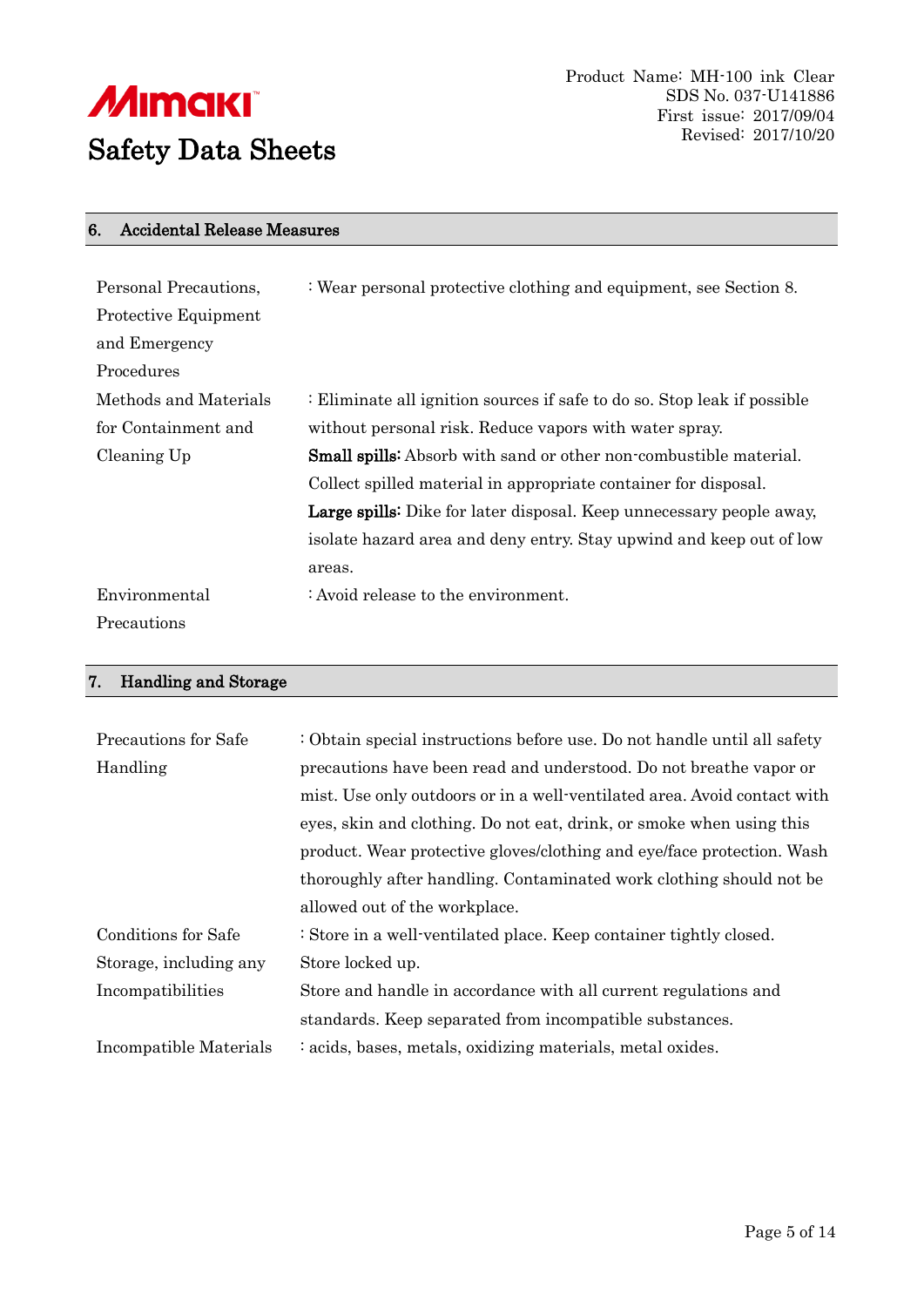

#### 8. Exposure Controls / Personal Protection

This product is a bottle containing ink. Under normal conditions of use, the substance is released from a bottle only inside an appropriate printing system, and therefore, exposure is limited. But the liquid within the bottle is considered hazardous.

Please prepare the following protective equipment in case of handling damaged bottle, setting an ink bottle to the printer, handling a waste bottle and being exposed to liquid.

| <b>Exposure Limit Values</b>   | : The following constituents are the only constituents of the product<br>which have a PEL, TLV or other recommended exposure limit. At this |  |
|--------------------------------|---------------------------------------------------------------------------------------------------------------------------------------------|--|
|                                | time, the other constituents have no known exposure limits.                                                                                 |  |
| <b>ACGIH</b> - Threshold Limit | : Biological Exposure Indices (BEI)                                                                                                         |  |
| Values                         | There are no biological limit values for any of this product's<br>components.                                                               |  |
| <b>Exposure Controls</b>       |                                                                                                                                             |  |
| Occupational Exposure Controls |                                                                                                                                             |  |
| Appropriate                    | : Provide local exhaust or process enclosure ventilation system.                                                                            |  |
| <b>Engineering Controls</b>    | Ensure adequate ventilation.                                                                                                                |  |
|                                | Individual Protection Measures, such as Personal Protective Equipment                                                                       |  |
| Respiratory Protection         | : Wear the respirator against toxic gas.                                                                                                    |  |
|                                | Follow the OSHA respirator regulations found in 29 CFR 1910.134.                                                                            |  |
|                                | Respiratory protection approved by NIOSH                                                                                                    |  |
|                                | - Category 19C Type C                                                                                                                       |  |
|                                | supplied-air respirator operated in pressure demand                                                                                         |  |
|                                | - Category 21C                                                                                                                              |  |
|                                | air-purifying respirator equipped                                                                                                           |  |
|                                | - Category 23C                                                                                                                              |  |
|                                | air-purifying respirator equipped                                                                                                           |  |
| Glove                          | : Gloves and other dermal protection may not be used for a time                                                                             |  |
| Recommendations                | period longer than they are actually tested and must be replaced at                                                                         |  |
|                                | the end of each work shift.                                                                                                                 |  |
|                                | - Safety 4/4H EVOH/PE laminate                                                                                                              |  |
| Gloves                         | - Ansell Edmont Neoprene number 865                                                                                                         |  |
|                                | - Solvex Nitrile Rubber number 275                                                                                                          |  |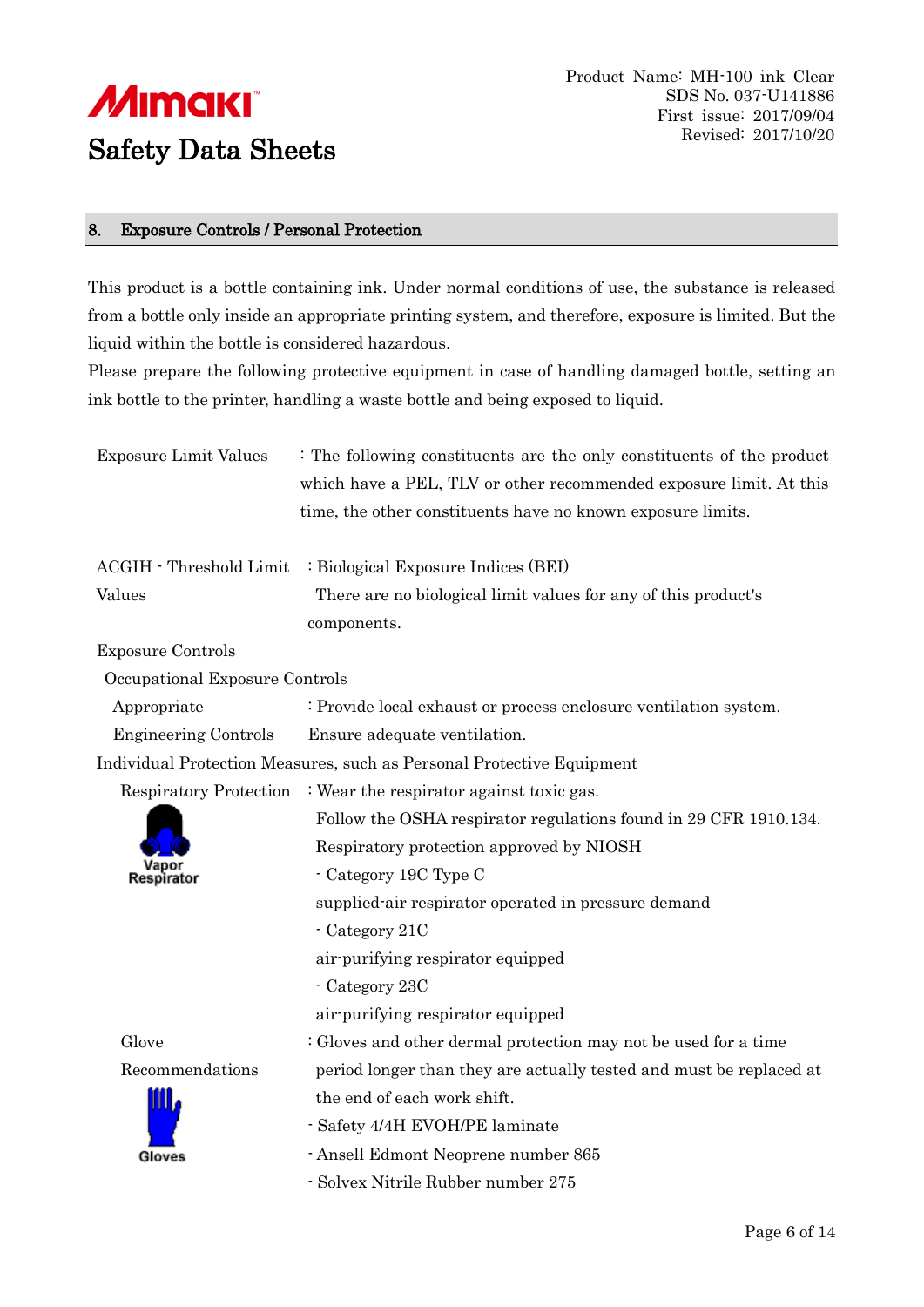# **///IIIIII/III** Safety Data Sheets

| Eye /Face                              | : Chemical goggles or equivalent eye protection.                                        |
|----------------------------------------|-----------------------------------------------------------------------------------------|
| Protection                             | Tightly fitting safety goggles.                                                         |
| Safety<br>Glassés                      | It is recommended to install an eyewash station near the printer, for<br>emergency use. |
| <b>Skin Protection</b>                 | : Full body chemical protective clothing. Clothing which covers any                     |
|                                        | other exposed areas of the arms, legs, and torso.                                       |
|                                        | Wear appropriate protective gloves and clothing to prevent skin                         |
| <b>Protective</b><br>Apron             | exposure.                                                                               |
| Appropriate                            | $: A$ cartridge used for a respirator must be renewed either regularly                  |
| sanitary                               | or appropriately corresponding to breakthrough time of use.                             |
| requirement                            |                                                                                         |
| Protective                             | : Provide an emergency eye wash fountain and quick drench shower                        |
| Materials                              | in the immediate work area.                                                             |
| <b>Environmental Exposure Controls</b> |                                                                                         |
|                                        | : This product contains the substance which is regulated to release to                  |
|                                        | water under SNUR.                                                                       |

## 9. Physical and Chemical Properties

| Appearance                    | - Physical State | : liquid                |
|-------------------------------|------------------|-------------------------|
|                               | - Color          | : clear to light yellow |
| Odor                          |                  | : peculiar odor         |
| pH                            |                  | : Not available         |
| Boiling Point / Boiling Range |                  | : Not available         |
| Melting Point / Melting Range |                  | : Not available         |
| Decomposition Temperature     |                  | : Not available         |
| Flash Point                   |                  | :>93 °C                 |
| Auto ignition temperature     |                  | : Not available         |
| Flammability (Solid, Gas)     |                  | : Not available         |
| <b>Explosive Properties</b>   |                  | : Not available         |
| <b>Oxidizing Properties</b>   |                  | : Not available         |
| Upper / Lower Flammability or |                  | : Not available         |
| <b>Explosive Limits</b>       |                  |                         |
| Vapor Pressure                |                  | : Not available         |
| Specific Gravity (water=1)    |                  | : 1.07 (25 °C)          |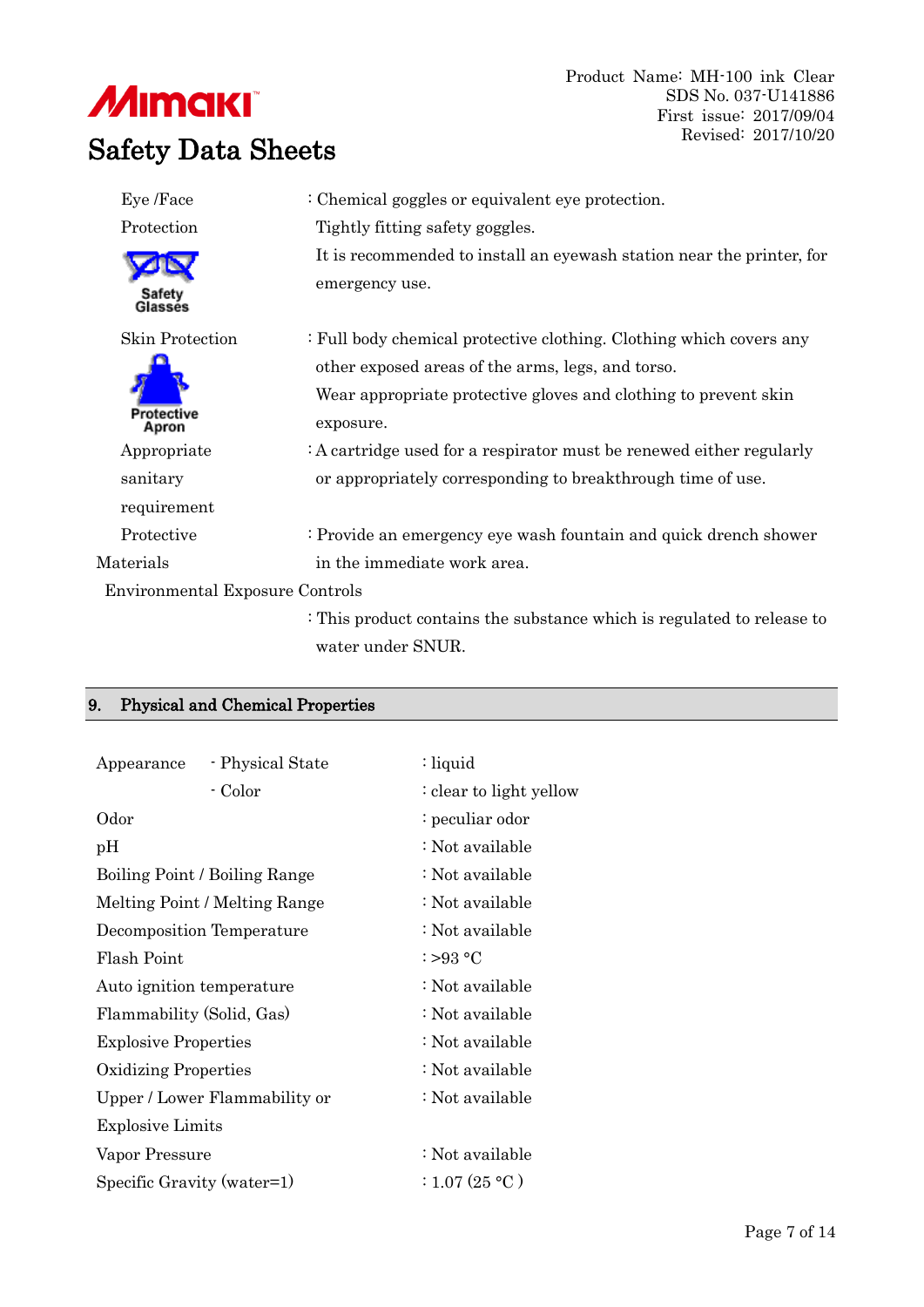| Water Solubility                          | : Not available                           |
|-------------------------------------------|-------------------------------------------|
| Partition Coefficient (n-octanol / Water) | $\therefore$ Not available                |
| Viscosity                                 | $:56\pm 5$ mPa $\cdot$ s (25 $\degree$ C) |
| Vapor Density                             | : Not available                           |
| <b>Evaporation Rate</b>                   | : Not available                           |

#### 10. Stability and Reactivity

| Reactivity               | : No reactivity hazard is expected.                                  |
|--------------------------|----------------------------------------------------------------------|
| Chemical Stability       | : Stable under normal conditions of use.                             |
| Possibility of Hazardous | : Will not polymerize.                                               |
| Reactions                |                                                                      |
| Conditions to Avoid      | : Avoid flames, sparks, and other sources of ignition. Avoid contact |
|                          | with incompatible materials.                                         |
| Incompatible Materials   | : acids, bases, metals, oxidizing materials, metal oxides.           |
| Hazardous                | : oxides of carbon, oxides of nitrogen.                              |
| Decomposition            |                                                                      |

#### 11. Toxicological Information

| Information on Likely Routes of Exposure |                                                                 |
|------------------------------------------|-----------------------------------------------------------------|
| Inhalation                               | $:$ irritation.                                                 |
| Ingestion                                | $:$ irritation.                                                 |
| Skin Contact                             | $:$ irritation, allergic skin reaction.                         |
| Eye Contact                              | : irritation.                                                   |
| Acute and Chronic Toxicity               |                                                                 |
| Component Analysis -                     | : The components of this material have been reviewed in various |
| LD50/LC50                                | sources and the following selected endpoints are published.     |
|                                          | Tripropylene glycol diacrylate (42978-66-5)                     |
|                                          | Oral LD50 Rat 6200 mg/kg                                        |
|                                          | Dermal LD50 Rabbit $>2$ g/kg                                    |
|                                          | 2-Propenoic acid, 2-phenoxyethyl ester (48145-04-6)             |
|                                          | Oral LD50 Rat $4660 \mu L/kg$                                   |
|                                          |                                                                 |

2-Propenoic acid, 1,7,7-trimethylbicyclo[2.2.1]hept-2-yl ester, exo- (5888-33-5)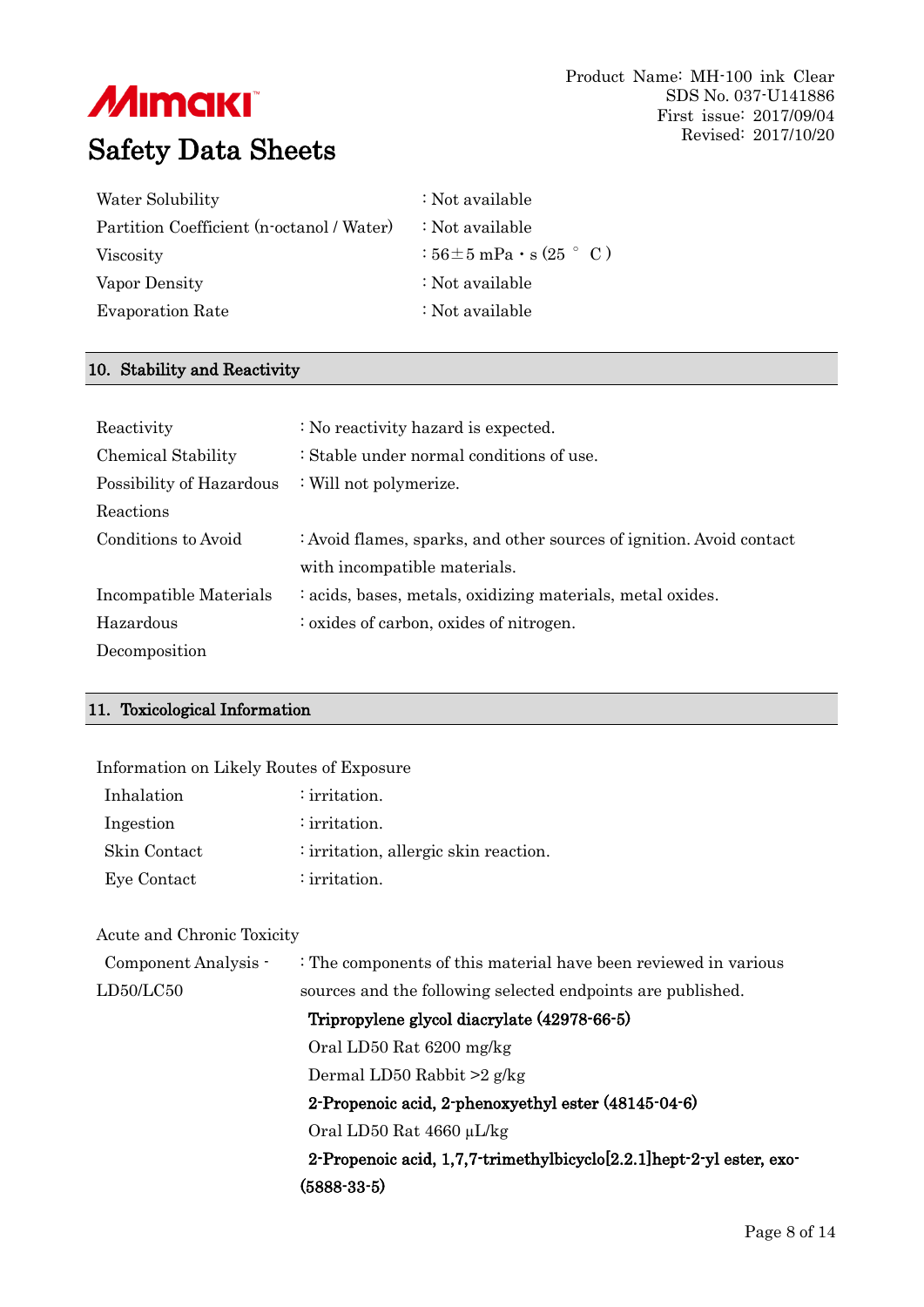

|                           | Oral LD50 Rat 4890 mg/kg                                                     |
|---------------------------|------------------------------------------------------------------------------|
|                           | <b>Product Toxicity Data</b> - Acute Toxicity Estimate                       |
|                           | Dermal $> 2000$ mg/kg                                                        |
|                           | $Oral > 2000$ mg/kg                                                          |
| <b>Immediate Effects</b>  | : skin irritation, eye irritation, allergic skin reaction, respiratory tract |
|                           | irritation.                                                                  |
| Delayed Effects           | : allergic skin reaction, reproductive effects.                              |
| Irritation/Corrosivity    | : skin irritation, eye irritation, respiratory tract irritation.             |
| Data                      |                                                                              |
| Respiratory               | : No information available for the product.                                  |
| Sensitization             |                                                                              |
| Dermal Sensitization      | : May cause an allergic skin reaction.                                       |
| Germ Cell                 | : No information available for the product.                                  |
| Mutagenicity              |                                                                              |
| Tumorigenic Data          | : No information available for the product.                                  |
| Carcinogenicity           | : No information available for the product.                                  |
|                           | : Component Carcinogenicity                                                  |
|                           | None of this product's components are listed by ACGIH, IARC, NTP,            |
|                           | DFG or OSHA.                                                                 |
| Reproductive Toxicity     | : Available data characterizes components of this product as                 |
|                           | reproductive hazards.                                                        |
| Specific Target Organ     | : respiratory tract.                                                         |
| Toxicity - Single         |                                                                              |
| Exposure                  |                                                                              |
| Specific Target Organ     | : No target organs identified.                                               |
| Toxicity - Repeated       |                                                                              |
| Exposure                  |                                                                              |
| Aspiration Hazard         | : Not expected to be an aspiration hazard.                                   |
| <b>Medical Conditions</b> | : No information available for the product.                                  |
| Aggravated by Exposure    |                                                                              |

#### 12. Ecological Information

Handling is noted because it might influence the environment when leaking and abandoning it. Especially, note that the product doesn't flow directly to ground, the river, and the drain ditch. Ecotoxicity : Toxic to aquatic life with long lasting effects.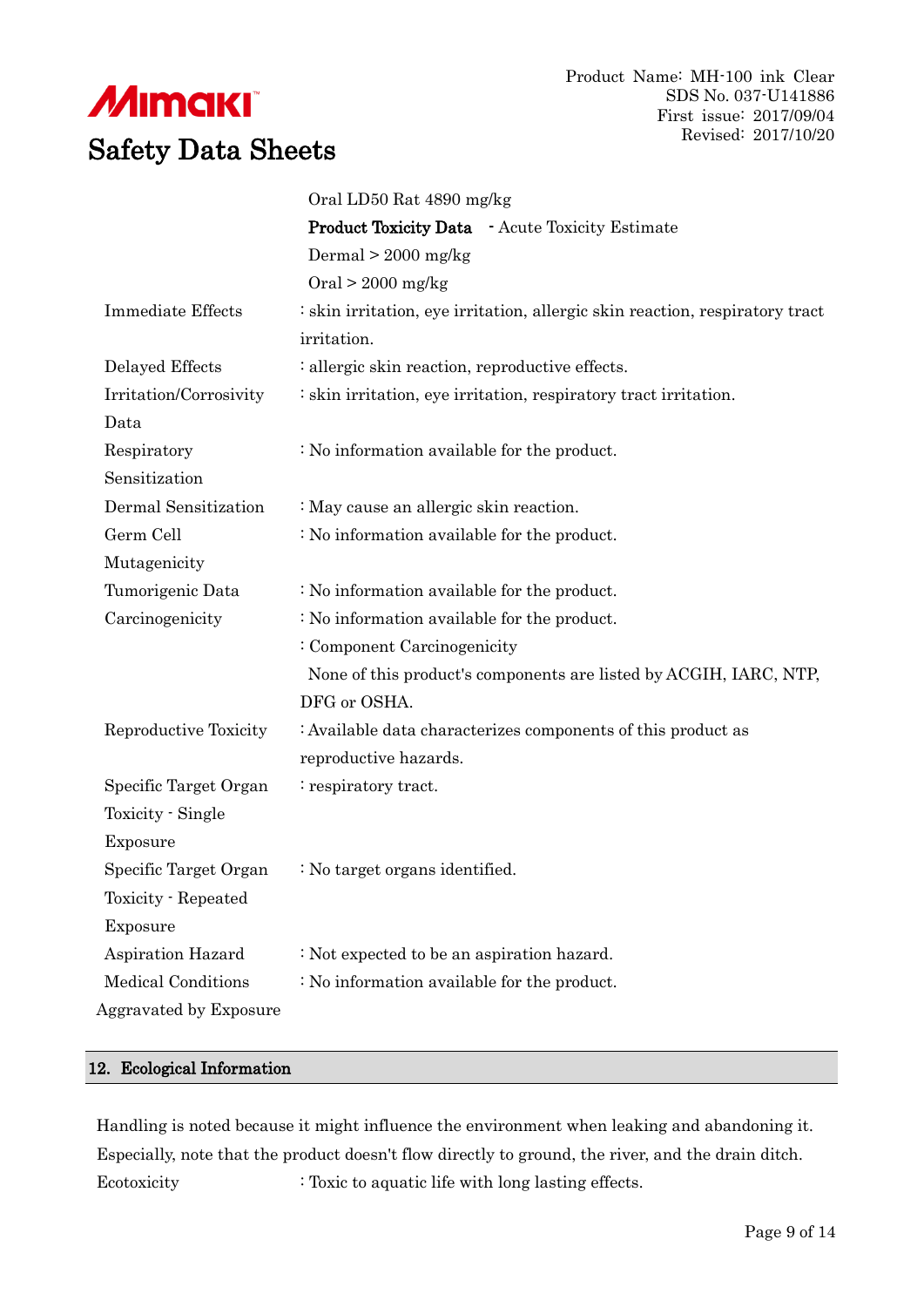Product Name: MH-100 ink Clear SDS No. 037-U141886 First issue: 2017/09/04 Revised: 2017/10/20

| Component Analysis -   | : Tripropylene glycol diacrylate (42978-66-5)             |
|------------------------|-----------------------------------------------------------|
| Aquatic Toxicity       | Algae: EC50 72 h Desmodesmus subspicatus > 28 mg/L IUCLID |
|                        | Invertebrate: EC50 48 h Daphnia magna 88.7 mg/L IUCLID    |
| Persistence and        | $\therefore$ No information available for the product.    |
| Degradability          |                                                           |
| <b>Bioaccumulation</b> | $\therefore$ No information available for the product.    |
| Mobility               | : No information available for the product.               |
| Other Toxicity         | : No information available for the product.               |
|                        |                                                           |

#### 13. Disposal Considerations

| Disposal Methods | : Comply with all USA, national and local regulations.                      |
|------------------|-----------------------------------------------------------------------------|
|                  | : Wear the appropriate protective equipment during disposal.                |
|                  | : Fully cured printed matter can be disposed of as ordinary office trash.   |
|                  | However, disposal of liquid and uncured waste, cleaning cloths,             |
|                  | gloves, and empty material containers must be done in accordance            |
|                  | with local laws and regulations. They are classified as hazardous           |
|                  | industrial waste.                                                           |
|                  | : When this product is subjected to incineration, it must be done in        |
|                  | accordance with the standard for disposing Industrial Waste.                |
|                  | : Use industrial waste disposal companies who is authorized by local        |
|                  | municipal government for the disposal.                                      |
|                  | <u>Do not dump this product into sewers, on the ground or into any body</u> |
|                  | of water.                                                                   |
| Component Waste  | : The U.S. EPA has not published waste numbers for this product's           |
| Numbers          | components.                                                                 |
| Disposal of      | : Empty containers may contain product residue. Dispose in                  |
| Contaminated     | accordance with all applicable regulations.                                 |
| Packaging        |                                                                             |
|                  |                                                                             |

### 14. Transport Information

Check a thing without a leak in a container. Perform prevention of collapse of cargo surely. Component Marine Pollutants (IMDG) : Not a marine pollutant.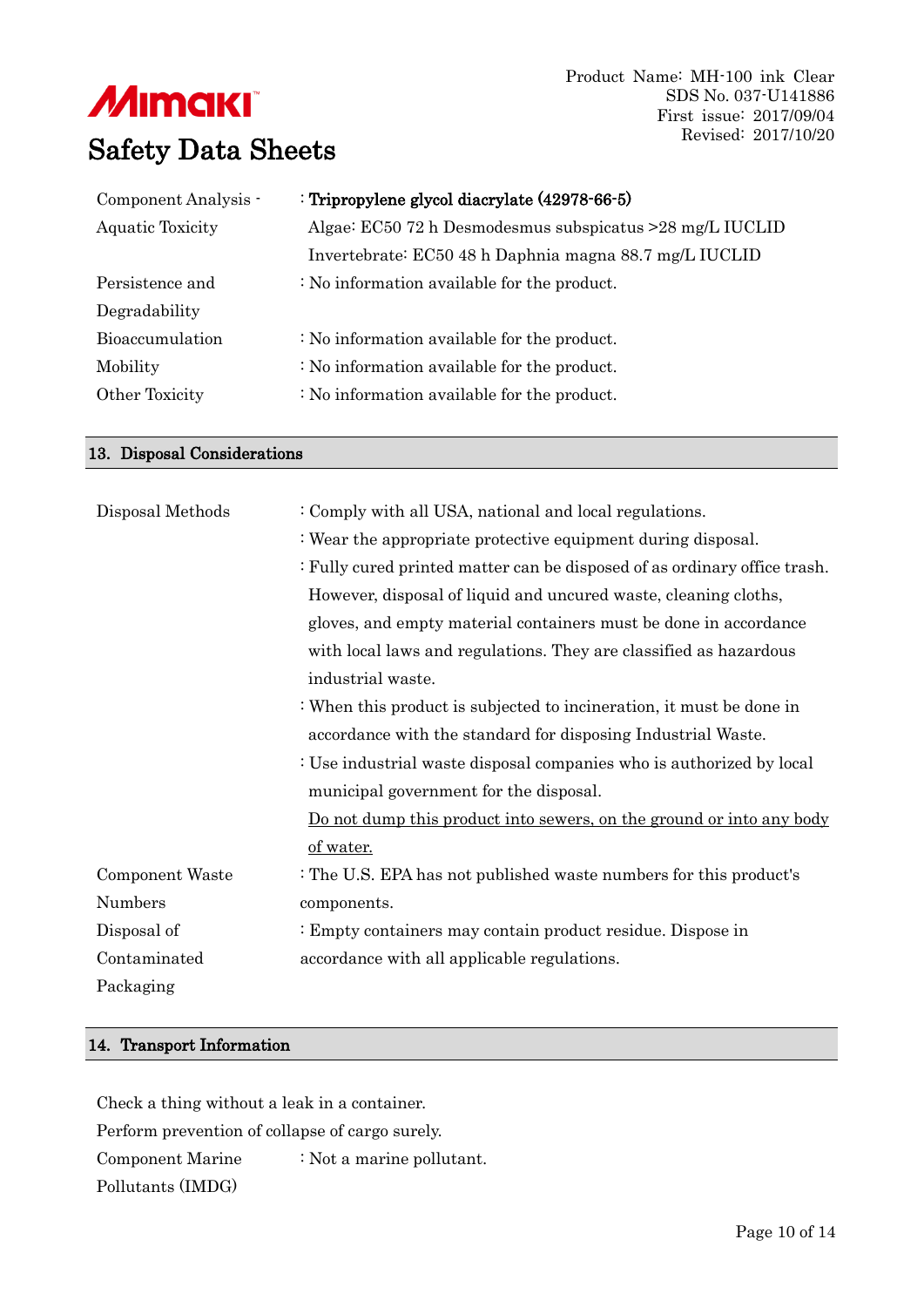**///IIIIII/III** Safety Data Sheets

| <b>IATA</b> Information | : Shipping Name: ENVIRONMENTALLY HAZARDOUS                                  |  |  |  |  |  |
|-------------------------|-----------------------------------------------------------------------------|--|--|--|--|--|
|                         | SUBSTANCE, LIQUID, N.O.S., (Contains: Tripropylene glycol                   |  |  |  |  |  |
|                         | diacrylate, 2-Propenoic acid, $1,7,7$ -trimethylbicyclo $[2.2.1]$ hept-2-yl |  |  |  |  |  |
|                         | $\text{ester}, \text{exo-}$ )                                               |  |  |  |  |  |
|                         | Hazard Class: 9                                                             |  |  |  |  |  |
|                         | <b>UN#: UN3082</b>                                                          |  |  |  |  |  |
|                         | Packing Group: III                                                          |  |  |  |  |  |
|                         | <b>Required Label(s): 9</b>                                                 |  |  |  |  |  |
|                         | Marine pollutant                                                            |  |  |  |  |  |
| <b>ICAO</b> Information | : Shipping Name: ENVIRONMENTALLY HAZARDOUS                                  |  |  |  |  |  |
|                         | SUBSTANCE, LIQUID, N.O.S., (Contains: Tripropylene glycol                   |  |  |  |  |  |
|                         | diacrylate, 2-Propenoic acid, $1,7,7$ -trimethylbicyclo $[2.2.1]$ hept-2-yl |  |  |  |  |  |
|                         | $\text{ester}, \text{exo-}$ )                                               |  |  |  |  |  |
|                         | Hazard Class: 9                                                             |  |  |  |  |  |
|                         | <b>UN#: UN3082</b>                                                          |  |  |  |  |  |
|                         | Packing Group: III                                                          |  |  |  |  |  |
|                         | <b>Required Label(s): 9</b>                                                 |  |  |  |  |  |
|                         | Marine pollutant                                                            |  |  |  |  |  |
| <b>IMDG</b> Information | : Shipping Name: ENVIRONMENTALLY HAZARDOUS                                  |  |  |  |  |  |
|                         | SUBSTANCE, LIQUID, N.O.S., (Contains: Tripropylene glycol                   |  |  |  |  |  |
|                         | diacrylate, 2-Propenoic acid, 1,7,7-trimethylbicyclo[2.2.1]hept-2-yl        |  |  |  |  |  |
|                         | $\text{ester}, \text{exo-}$ )                                               |  |  |  |  |  |
|                         | Hazard Class: 9                                                             |  |  |  |  |  |
|                         | <b>UN#: UN3082</b>                                                          |  |  |  |  |  |
|                         | Packing Group: III                                                          |  |  |  |  |  |
|                         | <b>Required Label(s): 9</b>                                                 |  |  |  |  |  |
|                         | Marine pollutant                                                            |  |  |  |  |  |
| US DOT Information      | : Shipping Name: ENVIRONMENTALLY HAZARDOUS                                  |  |  |  |  |  |
|                         | SUBSTANCE, LIQUID, N.O.S., (Contains: Tripropylene glycol                   |  |  |  |  |  |
|                         | diacrylate, 2-Propenoic acid, $1,7,7$ -trimethylbicyclo $[2.2.1]$ hept-2-yl |  |  |  |  |  |
|                         | $\text{ester}, \text{exo-}$ )                                               |  |  |  |  |  |
|                         | Hazard Class: 9                                                             |  |  |  |  |  |
|                         | <b>UN/NA#: UN3082</b>                                                       |  |  |  |  |  |
|                         | Packing Group: III                                                          |  |  |  |  |  |
|                         | <b>Required Label(s): 9</b>                                                 |  |  |  |  |  |
|                         | Marine pollutant                                                            |  |  |  |  |  |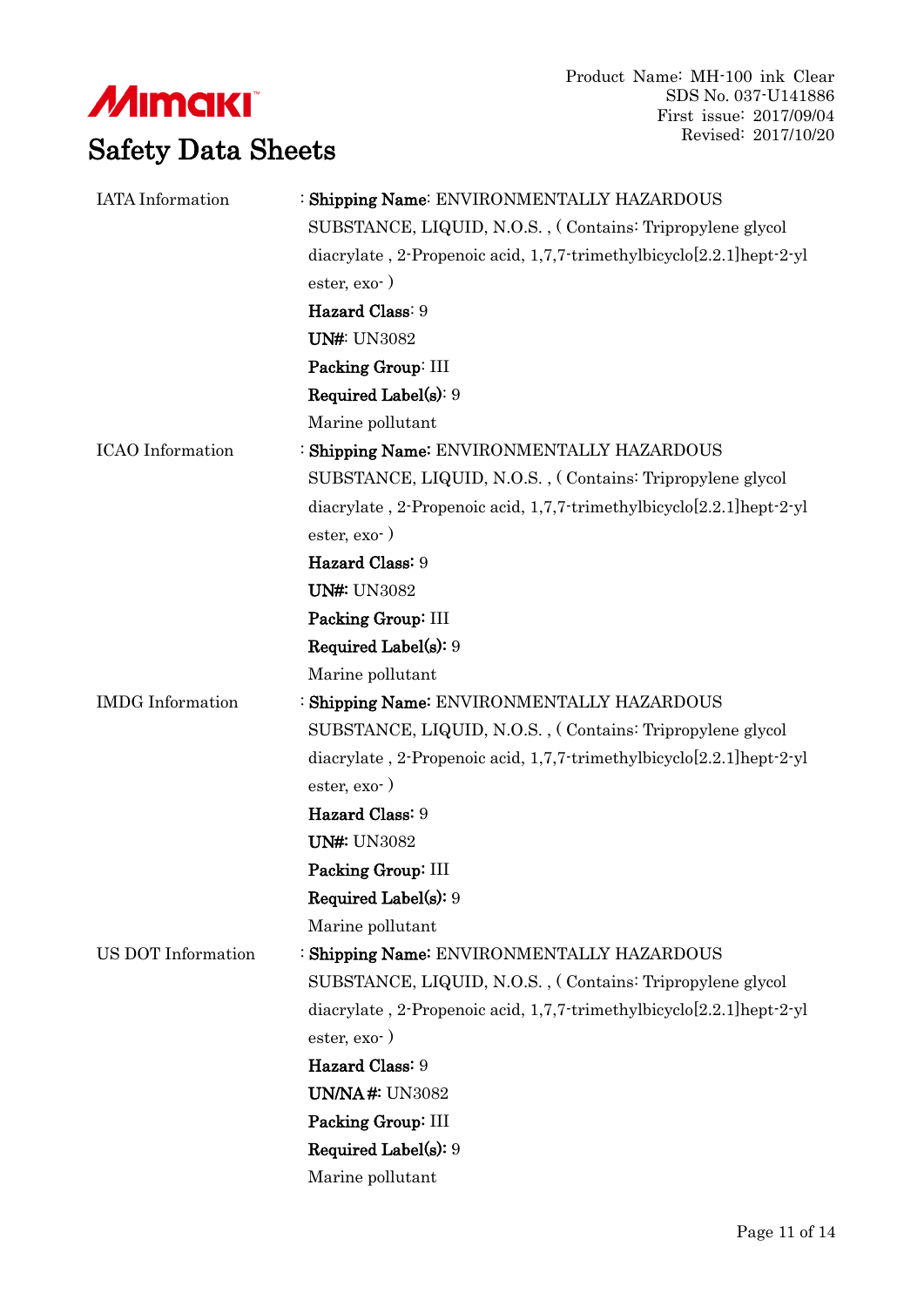| International Bulk | : This material does not contain any chemicals required by the IBC             |
|--------------------|--------------------------------------------------------------------------------|
| Chemical Code      | Code to be identified as dangerous chemicals in bulk.                          |
|                    |                                                                                |
| Remarks            | : Single or inner packaging less than $5 L$ (liquid) or $5 kg$ net (solids) is |
|                    | excepted from Dangerous Goods regulations.                                     |
|                    | Refer to ICAO/IATA A197, IMDG 2.10.2.7, ADR SP 375.                            |
|                    |                                                                                |

#### 15. Regulatory Information

| U.S. Federal             | : None of this products components are listed under SARA Sections      |
|--------------------------|------------------------------------------------------------------------|
| Regulations              | 302/304 (40 CFR 355 Appendix A), SARA Section 313 (40 CFR              |
|                          | 372.65), CERCLA (40 CFR 302.4), TSCA 12(b), or require an OSHA         |
|                          | process safety plan.                                                   |
| SARA Section 311/312     | : Reproductive Toxicity; Skin Corrosion/Irritation; Respiratory/Skin   |
| $(40$ CFR 370 Subparts B | Sensitization; Serious Eye Damage/Eye Irritation; Specific Target      |
| and C reporting          | Organ Toxicity.                                                        |
| categories               |                                                                        |
| U.S. State Regulations   | : None of this product's components are listed on the state lists from |
|                          | CA, MA, MN, NJ or PA.                                                  |
| California Proposition   | : Not listed under California Proposition 65.                          |
| 65                       |                                                                        |
| Canada Regulations       | : Canadian WHMIS Ingredient Disclosure List (IDL)                      |
|                          | The components of this product are either not listed on the IDL or are |
|                          | present below the threshold limit listed on the IDL.                   |

#### Component Analysis – Inventory

## Tripropylene glycol diacrylate (42978-66-5)

| US  | CA         | EU         | AU  | <b>PH</b> | $JP -$      | $JP -$      | KR KECI - | KR KECI - | KR - REACH | CN  | NZ  | $_{\rm MX}$ | TW  |
|-----|------------|------------|-----|-----------|-------------|-------------|-----------|-----------|------------|-----|-----|-------------|-----|
|     |            |            |     |           | <b>ENCS</b> | <b>ISHL</b> | Annex 1   | Annex 2   | <b>CCA</b> |     |     |             |     |
| Yes | <b>DSL</b> | <b>EIN</b> | Yes | Yes       | Yes         | Yes         | Yes       | No        | No         | Yes | Yes | Yes         | Yes |

## 2-Propenoic acid, 2-phenoxyethyl ester (48145-04-6)

| US  | CA         | EU         | AU  | <b>PH</b> | $\rm{JP}$ - | $JP -$      | KR KECI - | KR KECI - | KR - REACH | <b>CN</b> | NZ  | <b>MX</b> | TW  |
|-----|------------|------------|-----|-----------|-------------|-------------|-----------|-----------|------------|-----------|-----|-----------|-----|
|     |            |            |     |           | <b>ENCS</b> | <b>ISHL</b> | Annex 1   | Annex 2   | <b>CCA</b> |           |     |           |     |
| Yes | <b>DSL</b> | <b>EIN</b> | Yes | Yes       | Yes         | No          | Yes       | No        | No         | Yes       | Yes | No        | Yes |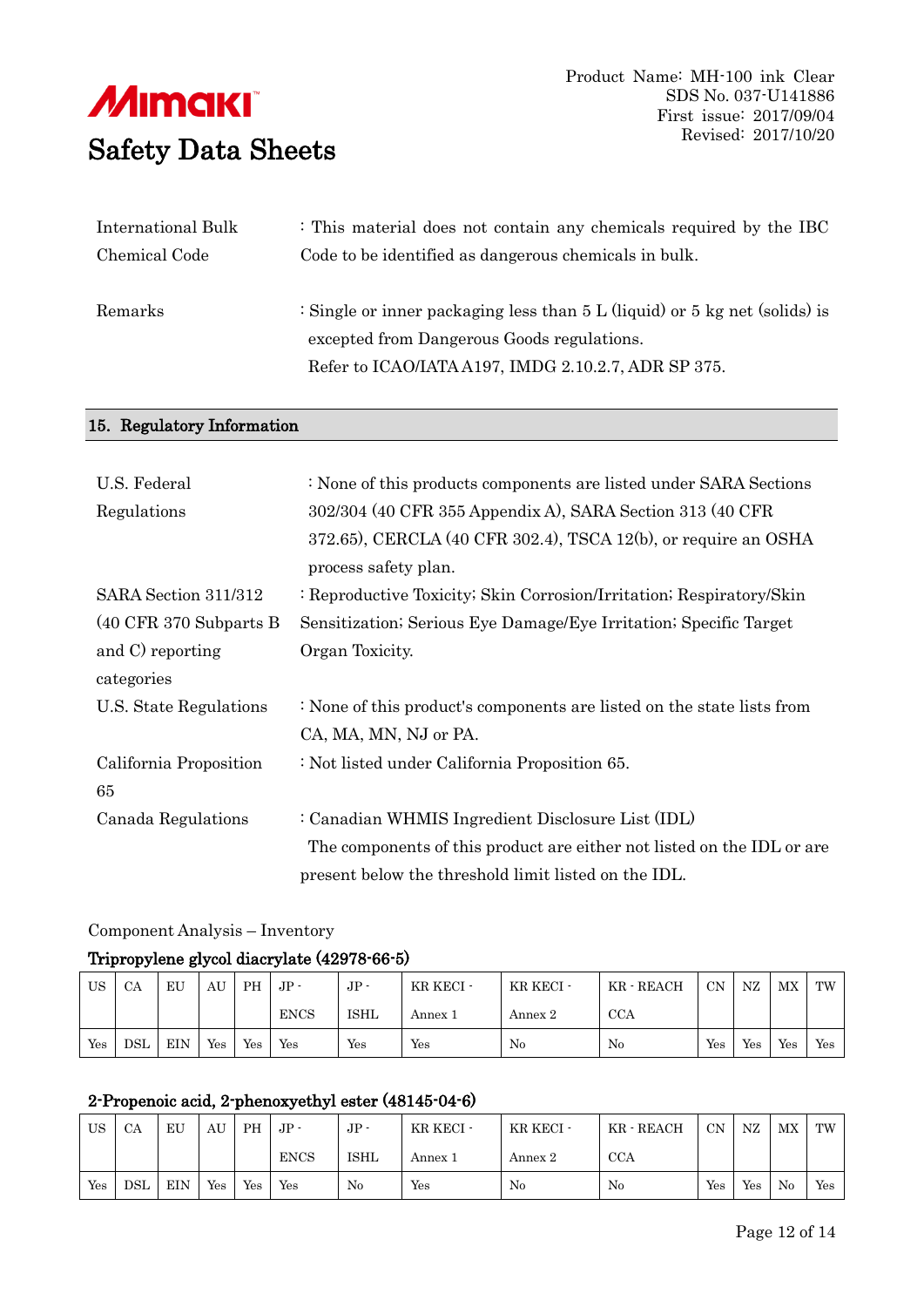

### Oligomer (Trade Secret)

| US  | CA  | EU | AU  | <b>PH</b> | $JP -$      | $JP -$      | KR KECI - | KR KECI - | KR - REACH | <b>CN</b> | NZ                   | MX       | TW  |
|-----|-----|----|-----|-----------|-------------|-------------|-----------|-----------|------------|-----------|----------------------|----------|-----|
|     |     |    |     |           | <b>ENCS</b> | <b>ISHL</b> | Annex 1   | Annex 2   | <b>CCA</b> |           |                      |          |     |
| Yes | DSL | No | Yes | Yes       | No          | No          | Yes       | No        | No         | Yes       | $\operatorname{Yes}$ | $\rm No$ | Yes |

## 2-Propenoic acid, 1,7,7-trimethylbicyclo[2.2.1]hept-2-yl ester, exo- (5888-33-5)

| US                   | CA         | EU         | AU  | <b>PH</b> | $JP-$       | $\rm{JP}$ - | KR KECI - | KR KECI - | KR - REACH | <b>CN</b> | NZ  | MX | TW  |
|----------------------|------------|------------|-----|-----------|-------------|-------------|-----------|-----------|------------|-----------|-----|----|-----|
|                      |            |            |     |           | <b>ENCS</b> | ISHL        | Annex 1   | Annex 2   | <b>CCA</b> |           |     |    |     |
| $\operatorname{Yes}$ | <b>DSL</b> | <b>EIN</b> | Yes | Yes       | Yes         | Yes         | Yes       | No        | No         | Yes       | Yes | No | Yes |

### Diphenyl-2,4,6-trimethylbenzoyl phosphine oxide (75980-60-8)

| US  | CA         | EU         | AU                   | <b>PH</b> | $\rm{JP}$ - | $JP -$      | KR KECI - | KR KECI - | KR - REACH | CN  | NZ  | <b>MX</b> | TW  |
|-----|------------|------------|----------------------|-----------|-------------|-------------|-----------|-----------|------------|-----|-----|-----------|-----|
|     |            |            |                      |           | <b>ENCS</b> | <b>ISHL</b> | Annex 1   | Annex 2   | <b>CCA</b> |     |     |           |     |
| Yes | <b>DSL</b> | <b>EIN</b> | $\operatorname{Yes}$ | Yes       | Yes         | Yes         | Yes       | No        | No         | Yes | Yes | Yes       | Yes |

#### 16. Other Information

## Key / Legend

ACGIH - American Conference of Governmental Industrial Hygienists; ADR - European Road Transport; AU - Australia; BOD - Biochemical Oxygen Demand; C - Celsius; CA - Canada; CA/MA/MN/NJ/PA - California/Massachusetts/Minnesota/New Jersey/Pennsylvania\*; CAS - Chemical Abstracts Service; CERCLA - Comprehensive Environmental Response, Compensation, and Liability Act; CFR - Code of Federal Regulations (US); CLP - Classification, Labelling, and Packaging; CN - China; CPR - Controlled Products Regulations; DFG - Deutsche Forschungsgemeinschaft; DOT - Department of Transportation; DSD - Dangerous Substance Directive; DSL - Domestic Substances List; EC – European Commission; EEC - European Economic Community; EIN - European Inventory of (Existing Commercial Chemical Substances); EINECS - European Inventory of Existing Commercial Chemical Substances; ENCS - Japan Existing and New Chemical Substance Inventory; EPA - Environmental Protection Agency; EU - European Union; F - Fahrenheit; IARC - International Agency for Research on Cancer; IATA - International Air Transport Association; ICAO - International Civil Aviation Organization; IDL - Ingredient Disclosure List; IDLH - Immediately Dangerous to Life and Health; IMDG - International Maritime Dangerous Goods; ISHL - Japan Industrial Safety and Health Law; IUCLID - International Uniform Chemical Information Database; JP - Japan; Kow -